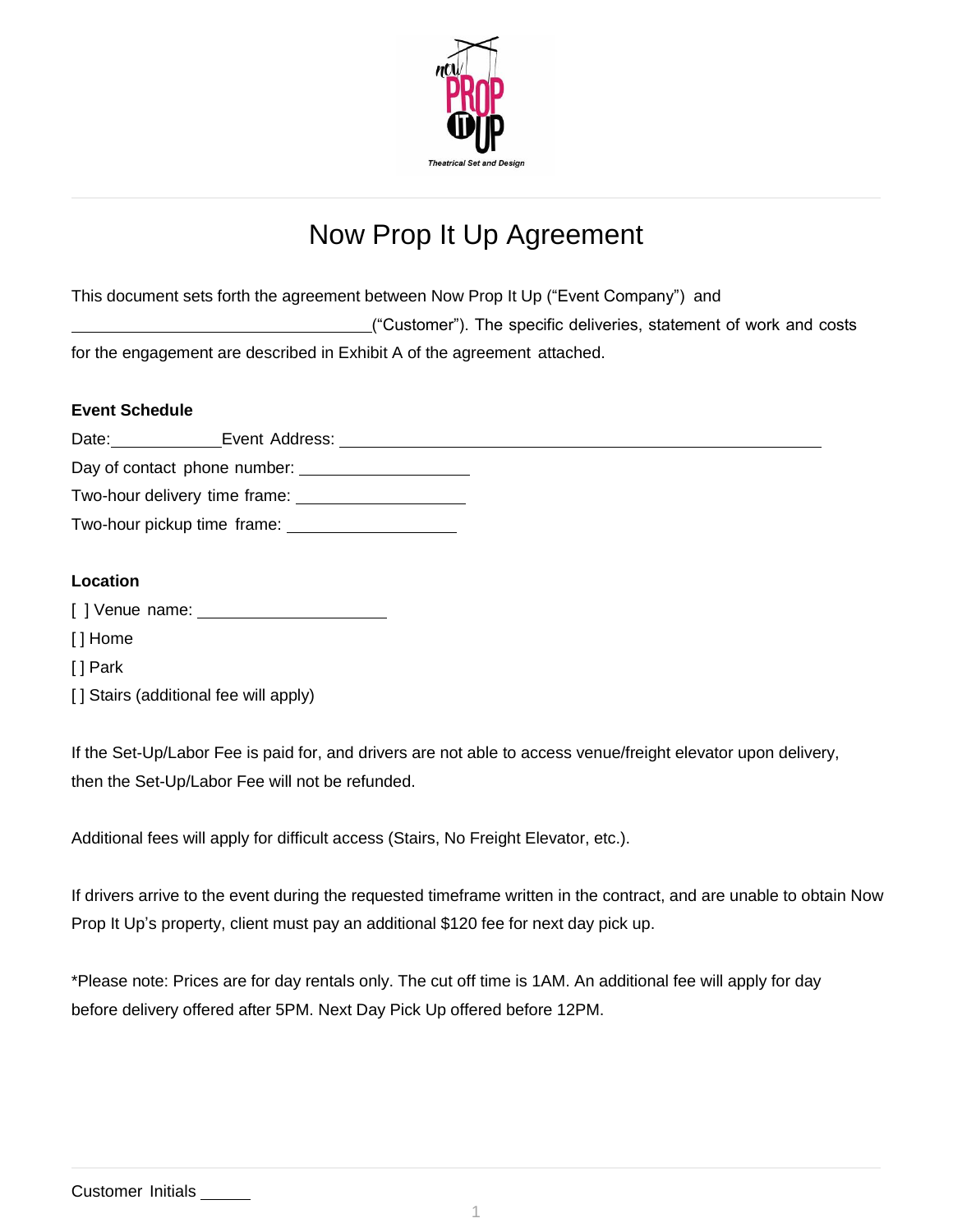

## **Now Prop It Up Responsibility**

Now Prop It Up will continue to strive and provide great customer service and to be on time to each and every event. Now Prop It Up will provide quality prop rentals in the best conditions. We try to have the best quality Props available, but due to wear and tear over time, it is recommended to see the props in person before making a payment.

#### **Customer Responsibility**

Customer will provide access to the venue for two hours before the event start time and two hours for pick up after the conclusion of the event to allow Now Prop It Up to set up and to remove prop rentals and decorations. Access must include vehicle parking near the venue entrance.

An additional \$120 fee will be applied to your order if you need our drivers to arrive at an exact time.

Any events that are rescheduled due to unforeseen weather conditions will receive full credit for a future order with a \$50 rebooking fee. Please give 2 weeks prior notice when rescheduling your date.

Customer will provide adequate electrical power to meet the needs for any prop rentals or equipment.

Customer will pay for refunded props, If props are rented the following day and drivers can not access location to obtain props.

# **Prop Rentals & Decorations**

All props, furniture, and decorations Now Prop It Up provides are daily rentals for the agreed-upon time, and Now Prop It Up will remove them at the conclusion of the event unless agreed otherwise.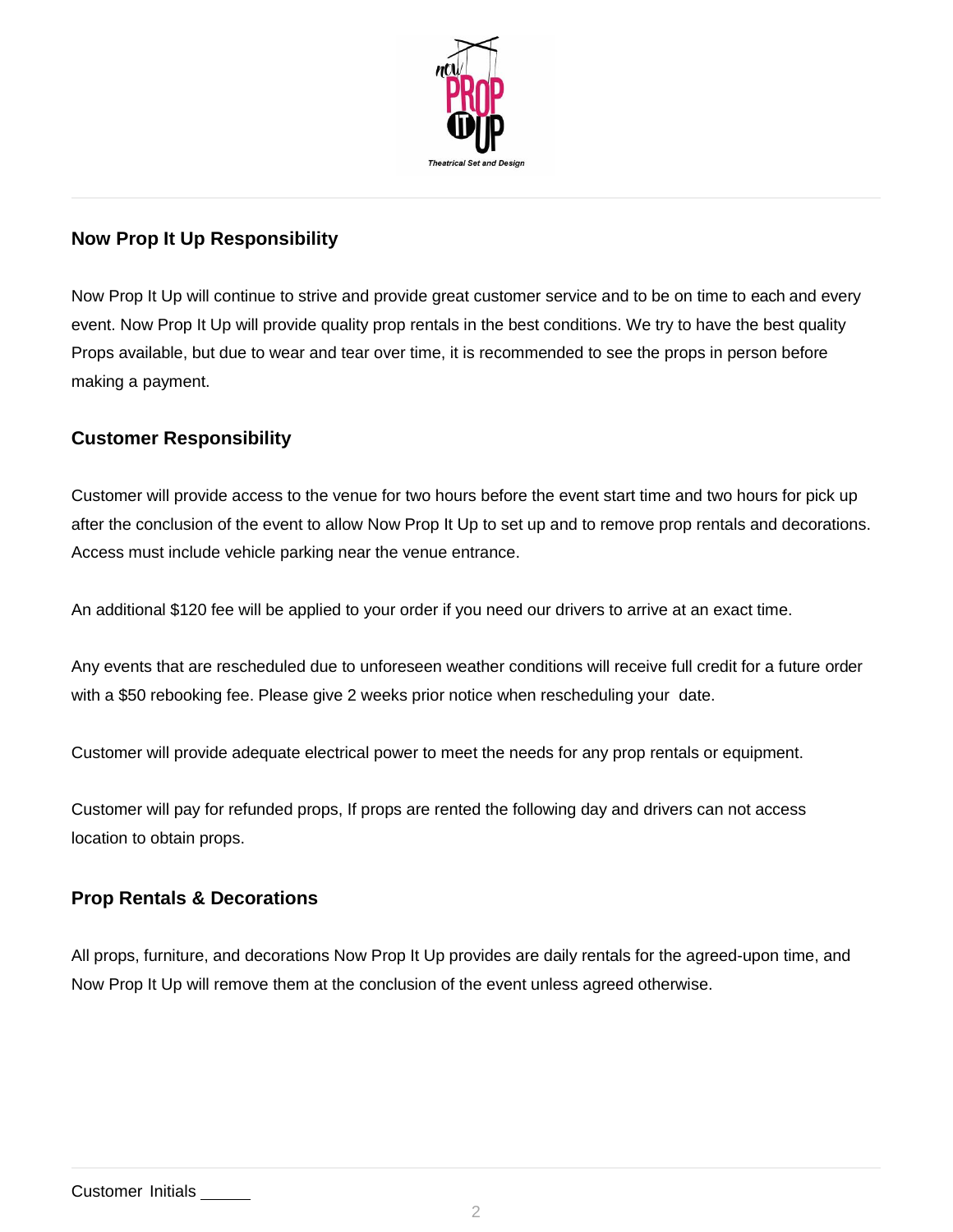

# **Changes to Order**

STORE CREDIT. NO REFUNDS AFTER ORDER.

Customer is obligated for the first 24 hours to change orders. After the first 24 hours, changes are not allowed.

Customer may add items to the order, subject to the same terms. Customer acknowledges that any changes to order after the first 24 hours are subject to store credit and will be held on file for 1 full calendar year from when the original order was placed.

### **Liability**

Customer is responsible in providing a one day insurance if venue requires.

Customer is responsible for the safety and reliability of the event venue and its furnishings. Customer is also responsible for any injury, loss, or damage to Now Prop It Up employees or equipment resulting from the conduct of event attendees and of staff not employed by Now Prop It Up

# **Payments & Security Deposit**

100% of the prop rental amount is required to secure your event date unless agreed otherwise. If the customer cancels the order more than 24 hours after confirmation, Now Prop It Up will retain the deposit & customer is subject to store credit and will be held on file for 1 full calendar year from when the original order was placed.

Credit card authorization form must be filled out for each event for security purposes for any damaged or loss prop rentals.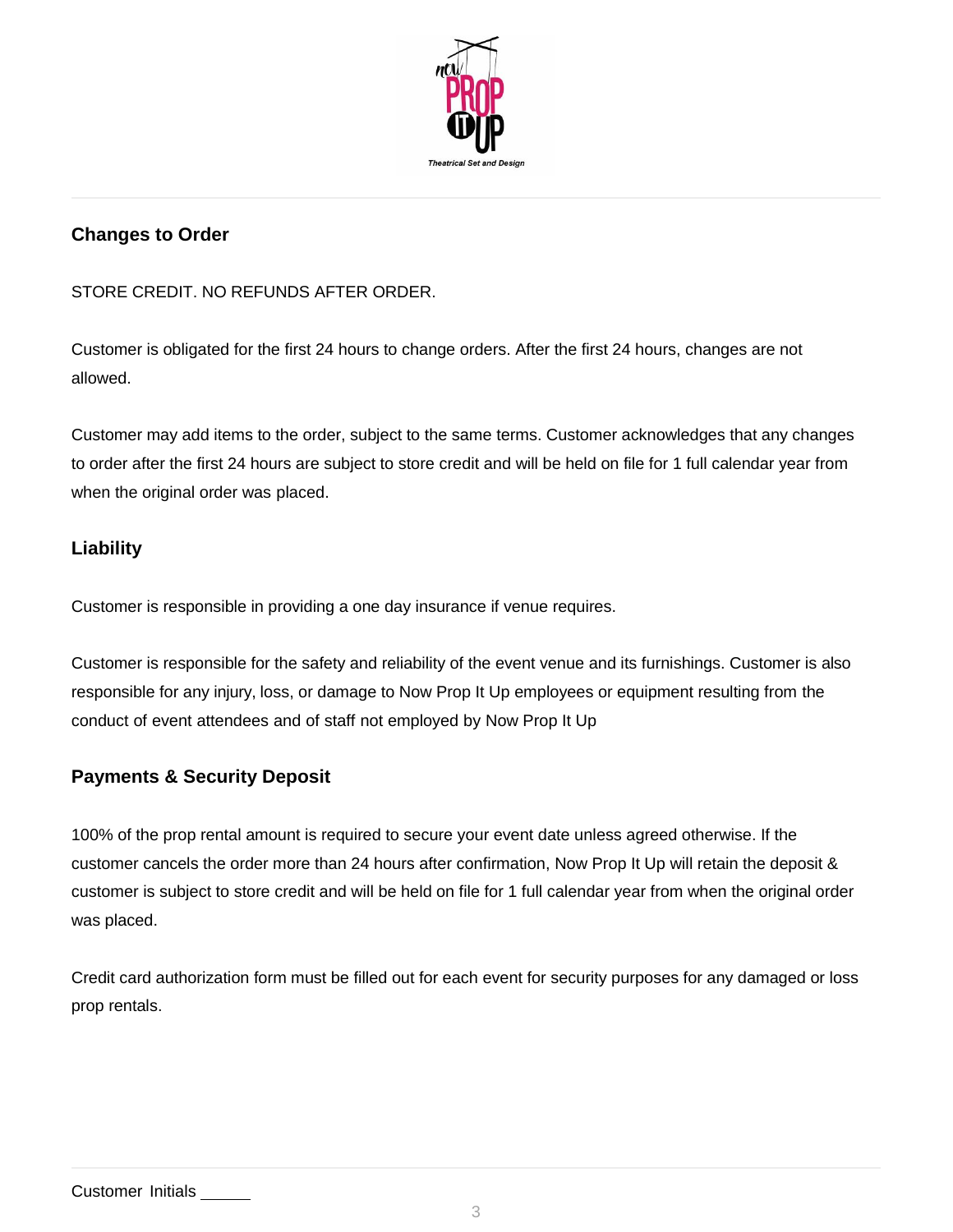

# **Damage and Loss**

In the event that equipment provided by Now Prop It Up is damaged or lost due to the actions of event attendees or of staff not employed by Now Prop It Up Customer agrees to pay for all repair or replacement up to the full value of the lost or damaged items, including shipping and handling.

Please be advised, any damage to Props will result in fees being charged for loss/ damage.

Now Prop It Up can not control the weather. This damage includes, but; not limited to the following:

- Damage caused by Wind / Water / Extreme heat or cold
- Damage from moving props that are to remain stationary

Damage or loss will be assessed as soon as possible after the conclusion of the event. All visible damage will be photographed on-site whenever possible.

Now Prop It Up will provide a documented damage/loss report with costs included within 3 days after the event. Customer must pay for the damage or loss upon receipt for the Now Prop It Up report.

Now Prop It Up has the right to refuse business to anyone.

#### **Privacy Disclosure Notice**

Any information collected from our users will not be sold, shared, or rented to others in ways different from what is disclosed in this privacy statement.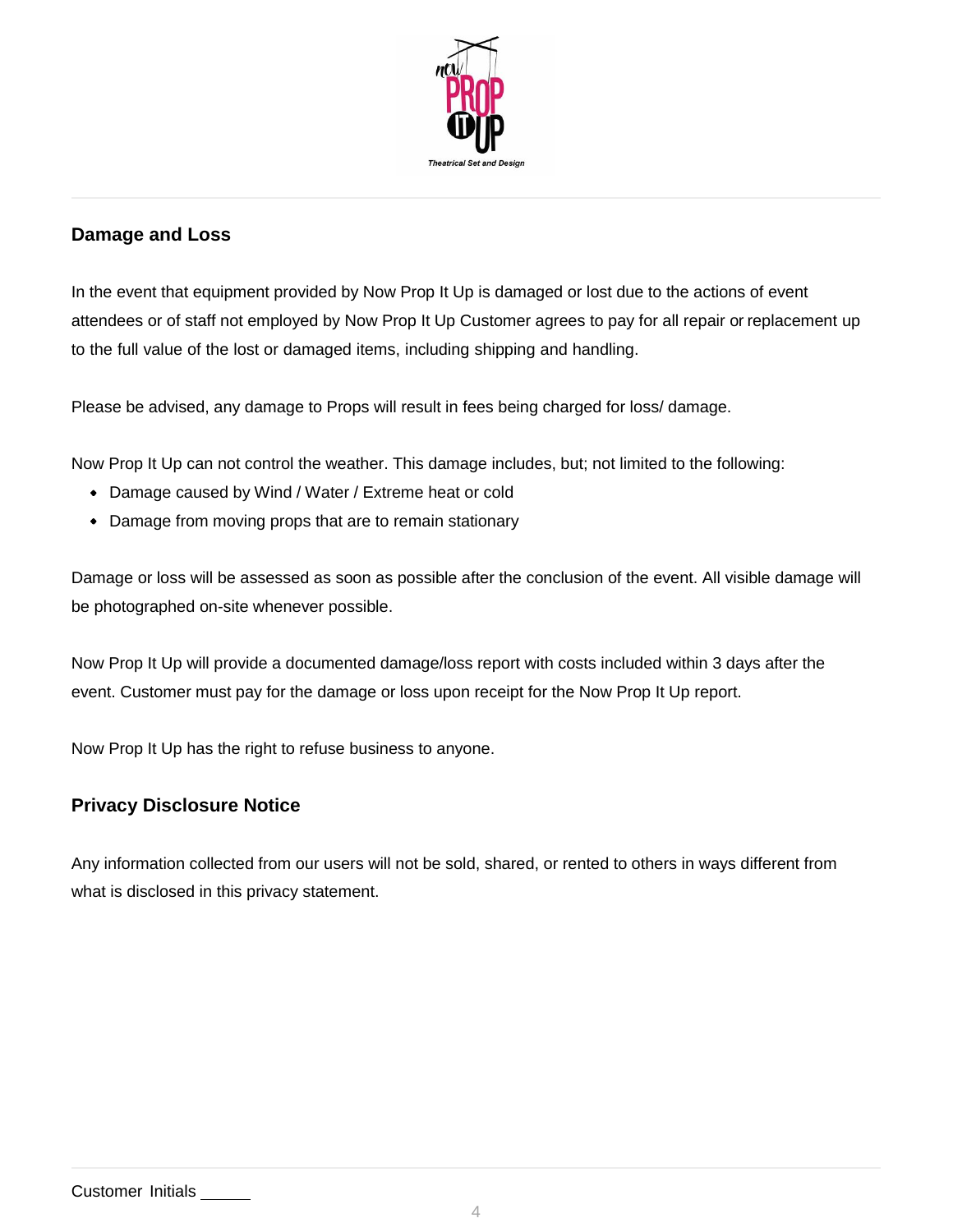

# **Agreement Acceptance**

To accept this agreement, please sign below and deliver the signed document along with your deposit to:

#### [nowpropitup@gmail.com](mailto:nowpropitup@gmail.com)

Now Prop It Up Atlanta, Georgia

| Accepted by:                            |                       |  |  |  |  |
|-----------------------------------------|-----------------------|--|--|--|--|
| Client Signature_______________________ | Date <u>_________</u> |  |  |  |  |
|                                         |                       |  |  |  |  |
|                                         |                       |  |  |  |  |
|                                         |                       |  |  |  |  |
| Street Address 2                        |                       |  |  |  |  |
| City, State, Zip Code _                 |                       |  |  |  |  |

| Accepted By:   |      |
|----------------|------|
| Now Prop It Up |      |
| Signature      | Date |